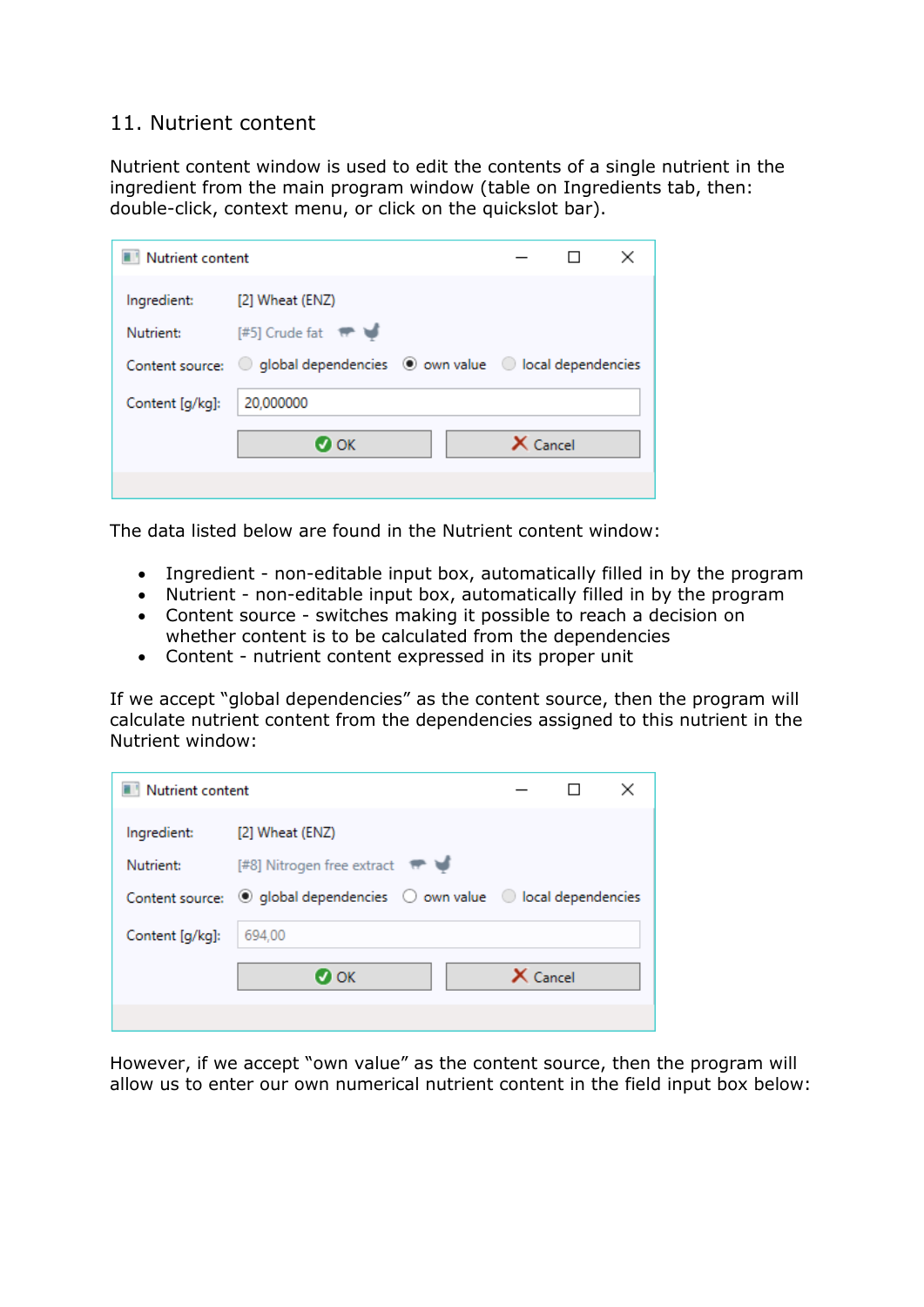| Nutrient content |                                                                                                   |            |  |
|------------------|---------------------------------------------------------------------------------------------------|------------|--|
| Ingredient:      | [2] Wheat (ENZ)                                                                                   |            |  |
| Nutrient:        | [#8] Nitrogen free extract #                                                                      |            |  |
|                  | Content source: $\bigcirc$ global dependencies $\bigcirc$ own value $\bigcirc$ local dependencies |            |  |
| Content [g/kg]:  | 750                                                                                               |            |  |
|                  | ∩ĸ                                                                                                | $X$ Cancel |  |
|                  |                                                                                                   |            |  |

However, one can make use of local dependencies only in the PRO version of the program. Unlike the global dependencies, local dependencies are applied not to all, but to only a specific nutrient.

Nutrient with a code: # 2 and name: Dry matter deserves particular attention. If while editing the nutrient we change its content, then upon clicking << OK >> button, the program will ask whether it should automatically recalculate own contents of other ingredients dependent on dry matter:

| Dry matter                                                                                                                |  |
|---------------------------------------------------------------------------------------------------------------------------|--|
| Dry matter content has changed. Do you want the program to recalculate own<br>contents of dry matter dependent nutrients? |  |
| Nie<br>Anuluj                                                                                                             |  |

It should be noted here that it is about own contents, and not those calculated from the dependencies, which are calculated in the Ingredient window on an ongoing basis. Furthermore, if the answer to raised question is in the affirmative, only those nutrients that we would have marked in the Nutrient window as "dependent on dry matter" will be calculated:

| Nutrient                 |                             |  | ×      |
|--------------------------|-----------------------------|--|--------|
| Group:                   | Composition                 |  | $\sim$ |
| Code:                    |                             |  | *2     |
| Name:                    | Nitrogen free extract (OWN) |  |        |
| Unit:                    | g/kg                        |  | $\sim$ |
| Dependent on dry matter: | $\overline{\mathbf{v}}$     |  |        |